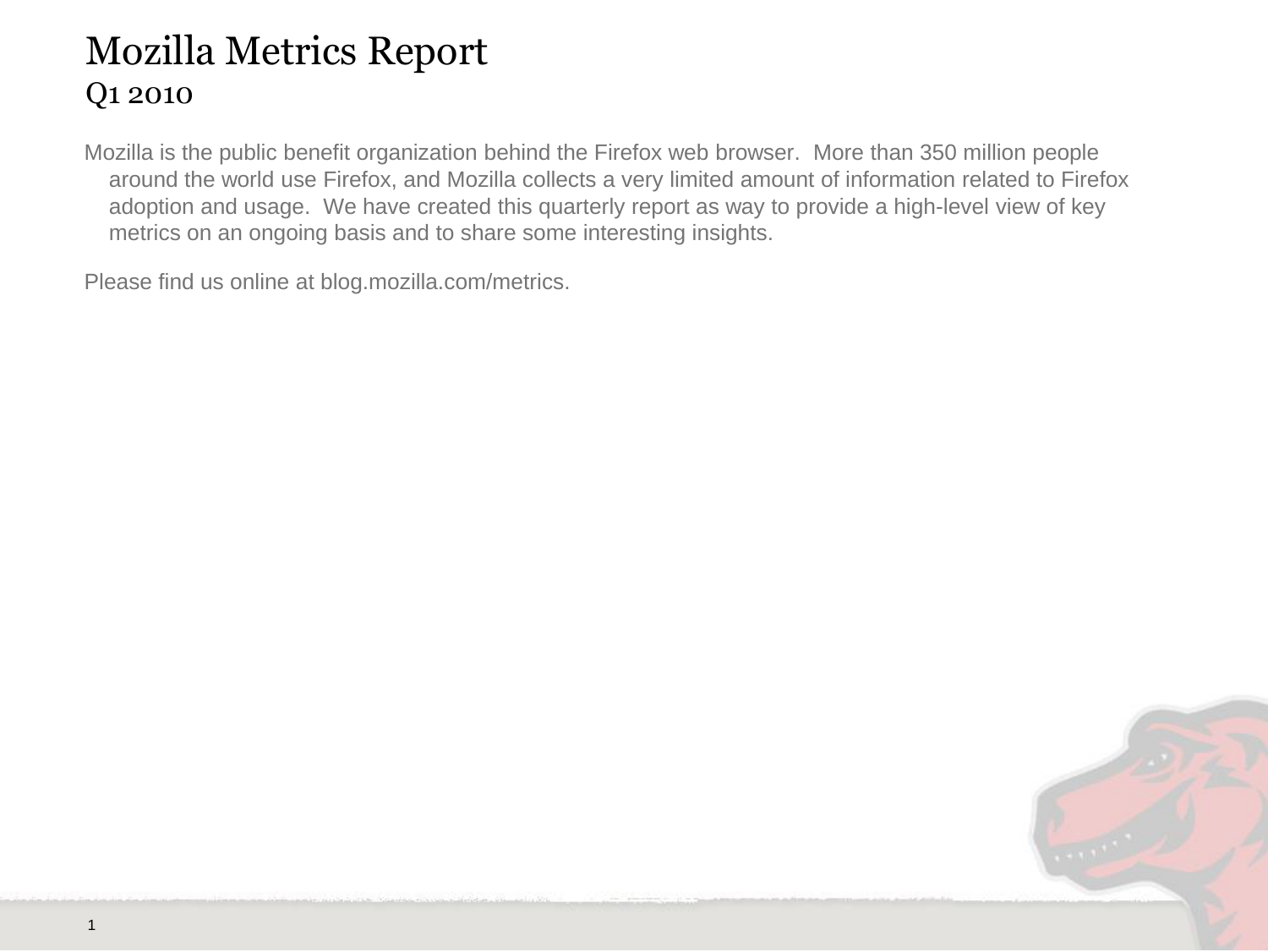## **Summary and Highlights**

- Firefox's worldwide market share hovering near 30%
- Firefox adoption is growing most dramatically in Russia
- People start their work day earliest in Hawaii and Wyoming; latest start to the day is in New York
- People in South American like applying Personas (themes) to their browser; people in Antarctica love add-ons

#### **Contents**

- **Firefox Worldwide Market Share**
- II. Recent Growth in Firefox Adoption
- III. Usage Pattern Where in the U.S. do people get the earliest start on their work day?
- IV. Usage Pattern Where in the world do people show the strongest propensity to personalize their browser?
- V. Study How do people interact with tabs in a web browser?

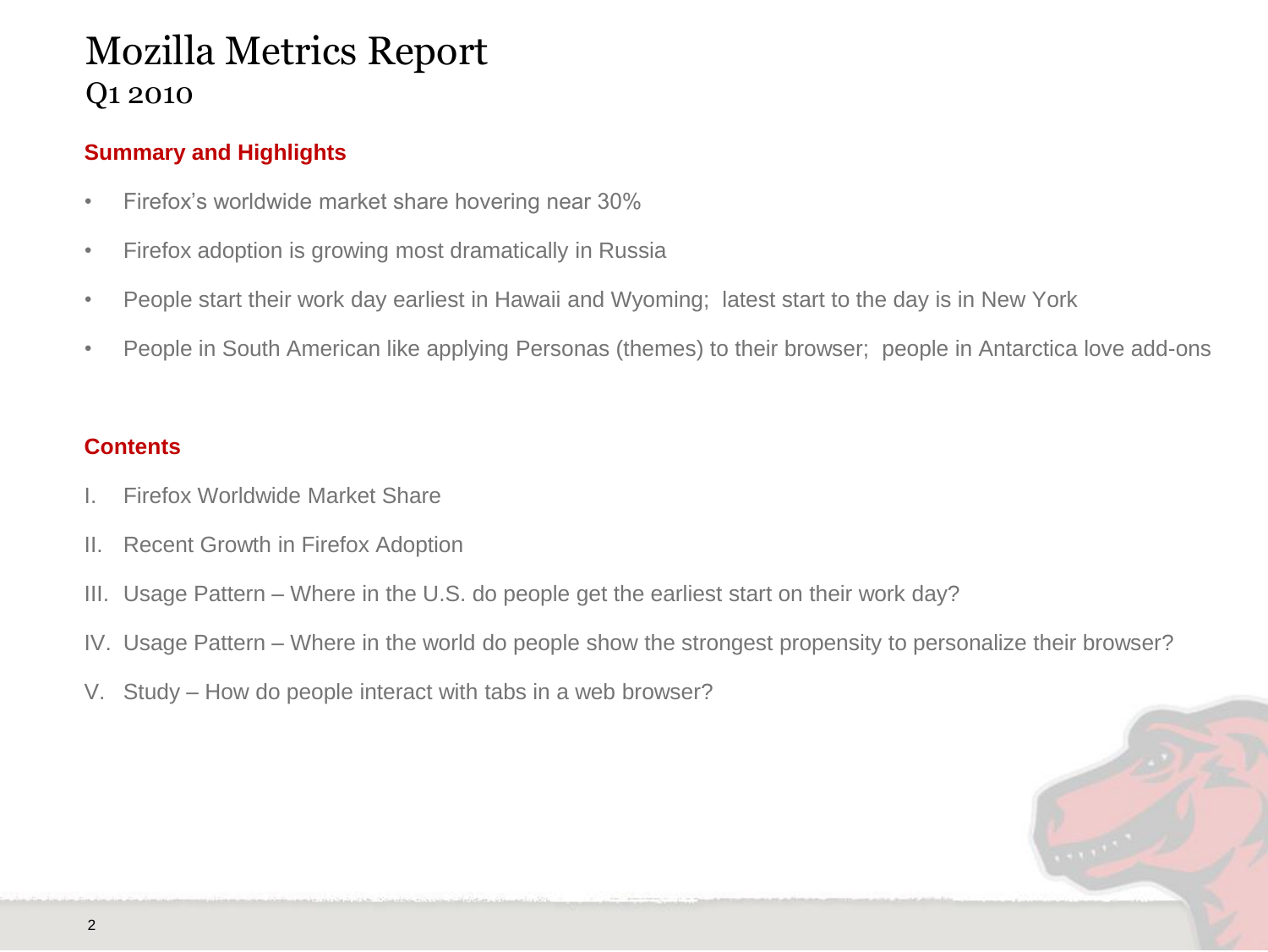#### **Firefox Worldwide Market Share**

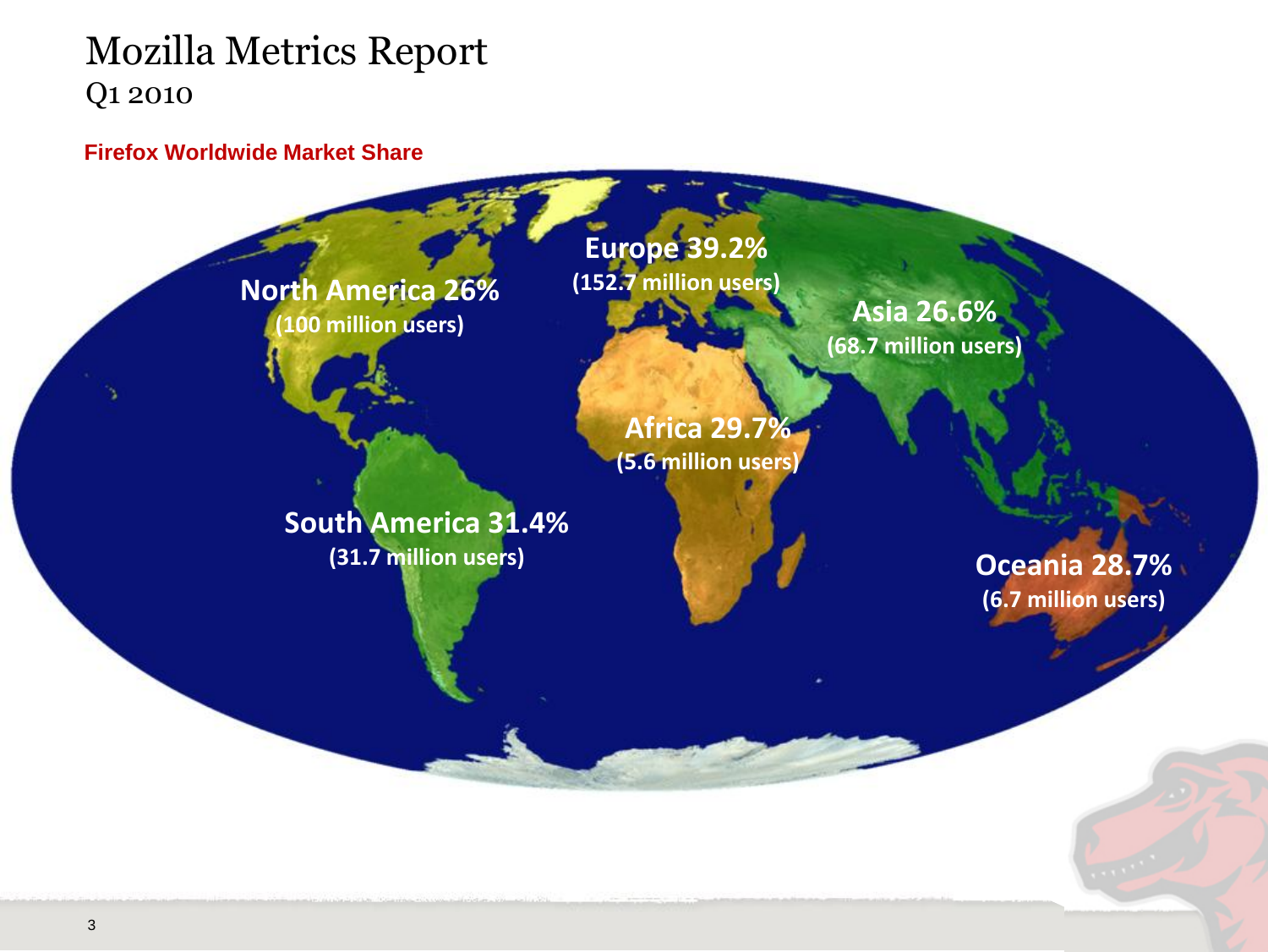### **Firefox Worldwide Market Share**

- *Methodology:* the numbers on the map were arrived at by combining market share numbers from four reliable sources – StatCounter, Quantcast, Net Applications, and Gemius. For each continent, we simply calculated an average of the reported numbers. For example, for Europe, we took the average of 39.1% (StatCounter), 36.2% (Quantcast), 35.04% (Net Applications), and 46.48% (Gemius), which translates to 39.2%. The number of Firefox users noted in parentheses for each continent is an estimate based on our own metrics.
- Firefox market share continues to be strongest in Europe.
- One continent not highlighted? Antarctica. Only one source (StatCounter) provides numbers for Antarctica and it shows Firefox's current share near 80%.



Sources:<http://gs.statcounter.com/>, [http://marketshare.hitslink.com](http://marketshare.hitslink.com/), [http://blog.quantcast.com/quantcast/2010/02/browser-region.html,](http://blog.quantcast.com/quantcast/2010/02/browser-region.html)<http://www.en.ranking.pl/> (all countries)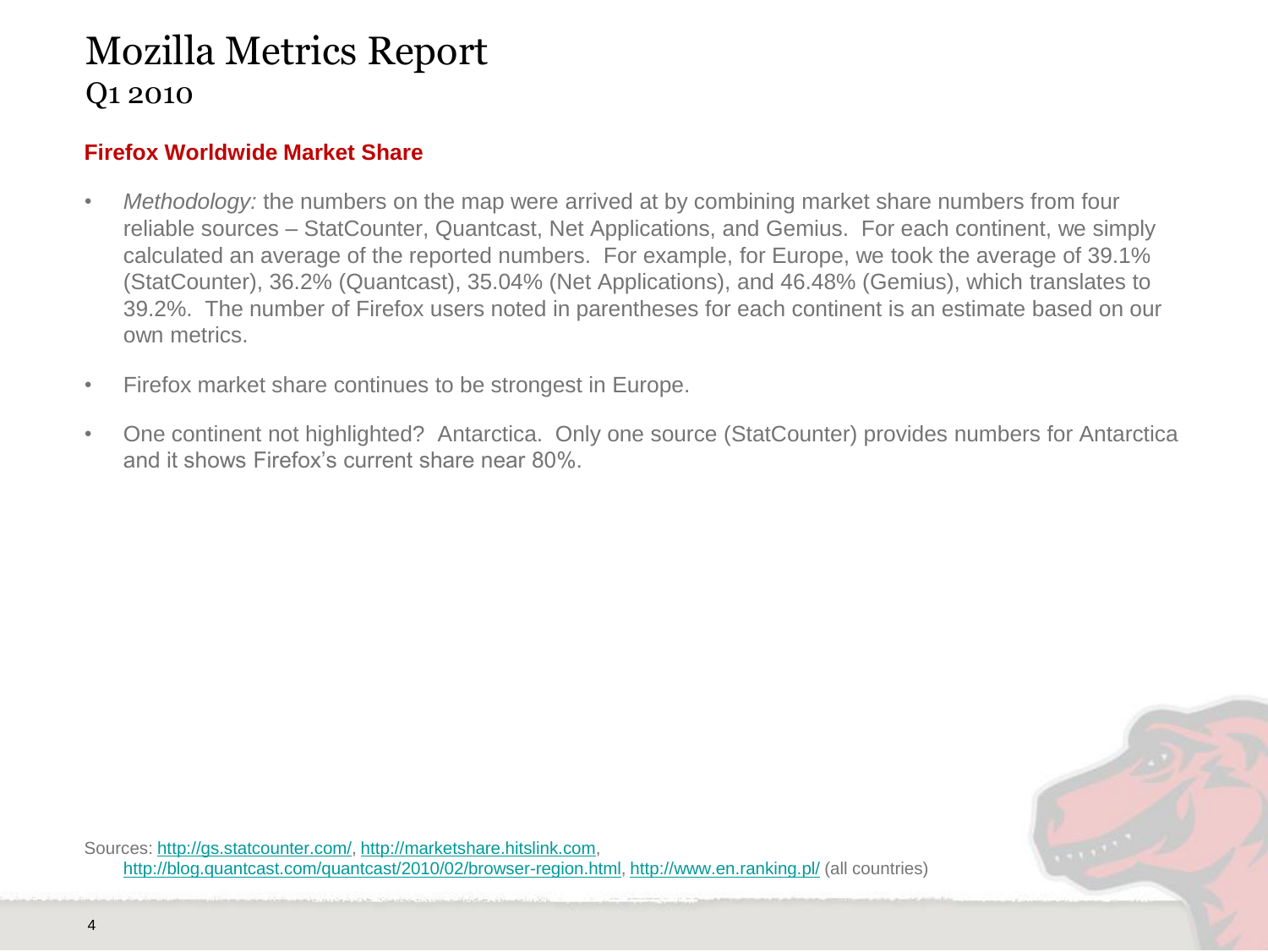



Note: darker colors represent stronger numbers (e.g., greater absolute or percentage gain)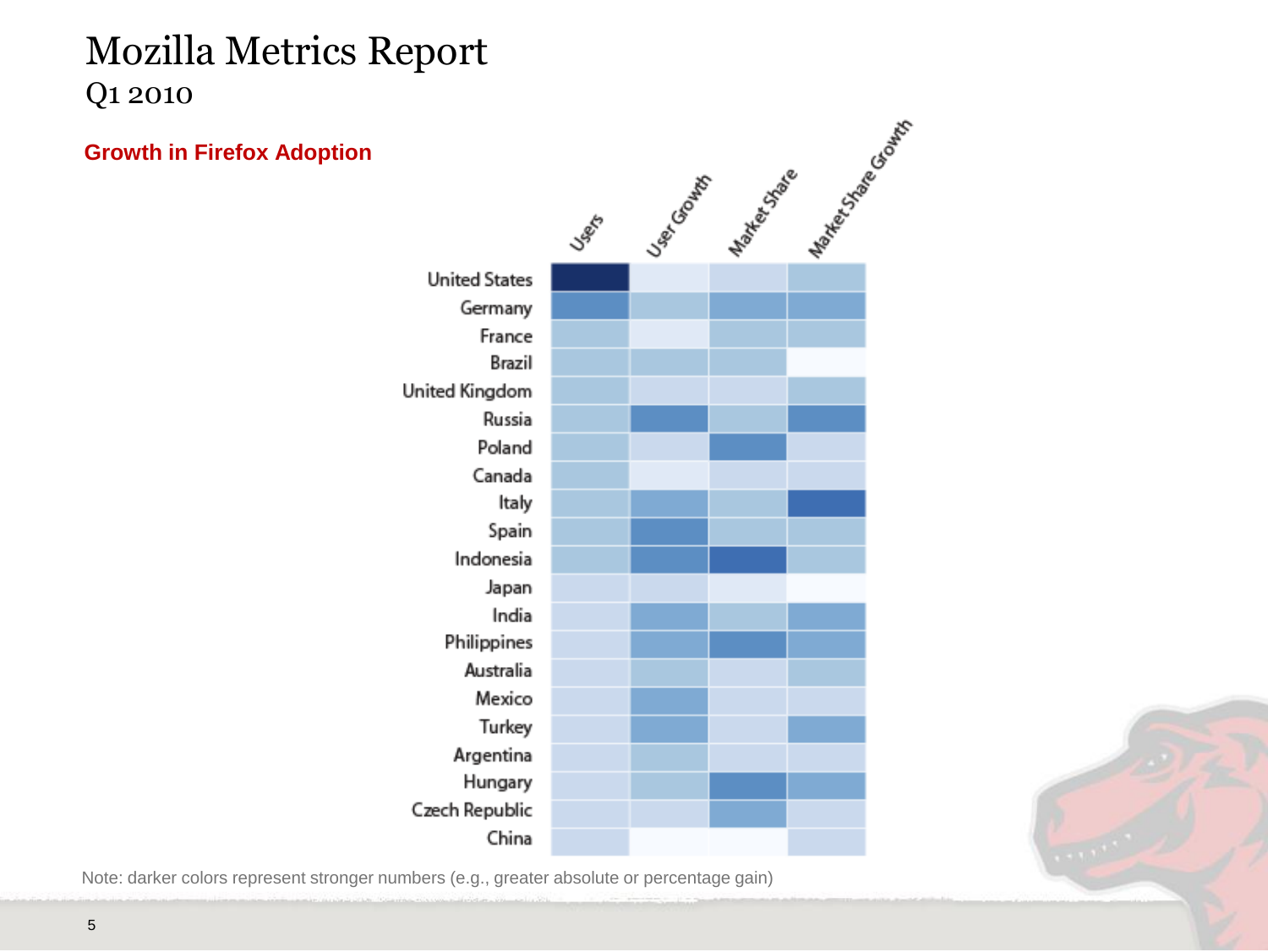## **Growth in Firefox Adoption**

- *Methodology:* the chart is sorted by regions with the largest Firefox user base. "Growth" is based on the change from mid-December 2009 to mid-March 2010 time period. Market share numbers come from Net Applications. How do we estimate Firefox usage numbers? Around once a day, Firefox pings Mozilla servers to see if there's an updated add-ons blocklist; the ping is non-identifiable (respecting user privacy).
- Firefox usage has recently risen most dramatically in **Russia – about 20% this quarter**.
- Other regions showing strong growth include Indonesia, India, the Philippines, Australia, Mexico, and Turkey, each showing a Firefox usage increase of about 15%.
- Much of the market share data confirm these patterns: Russia showed the most growth in Firefox market share this quarter (picking up roughly 2%), and Firefox's market share in Indonesia continues to grow north of 60%.
- How can some of this growth be explained? Although it may merely represent correlation, we did see a slight increase in Firefox downloads at the same time Mitchell Baker, Mozilla's chairperson, visited Russia in February.Fx Downloads by IE Users in Russia



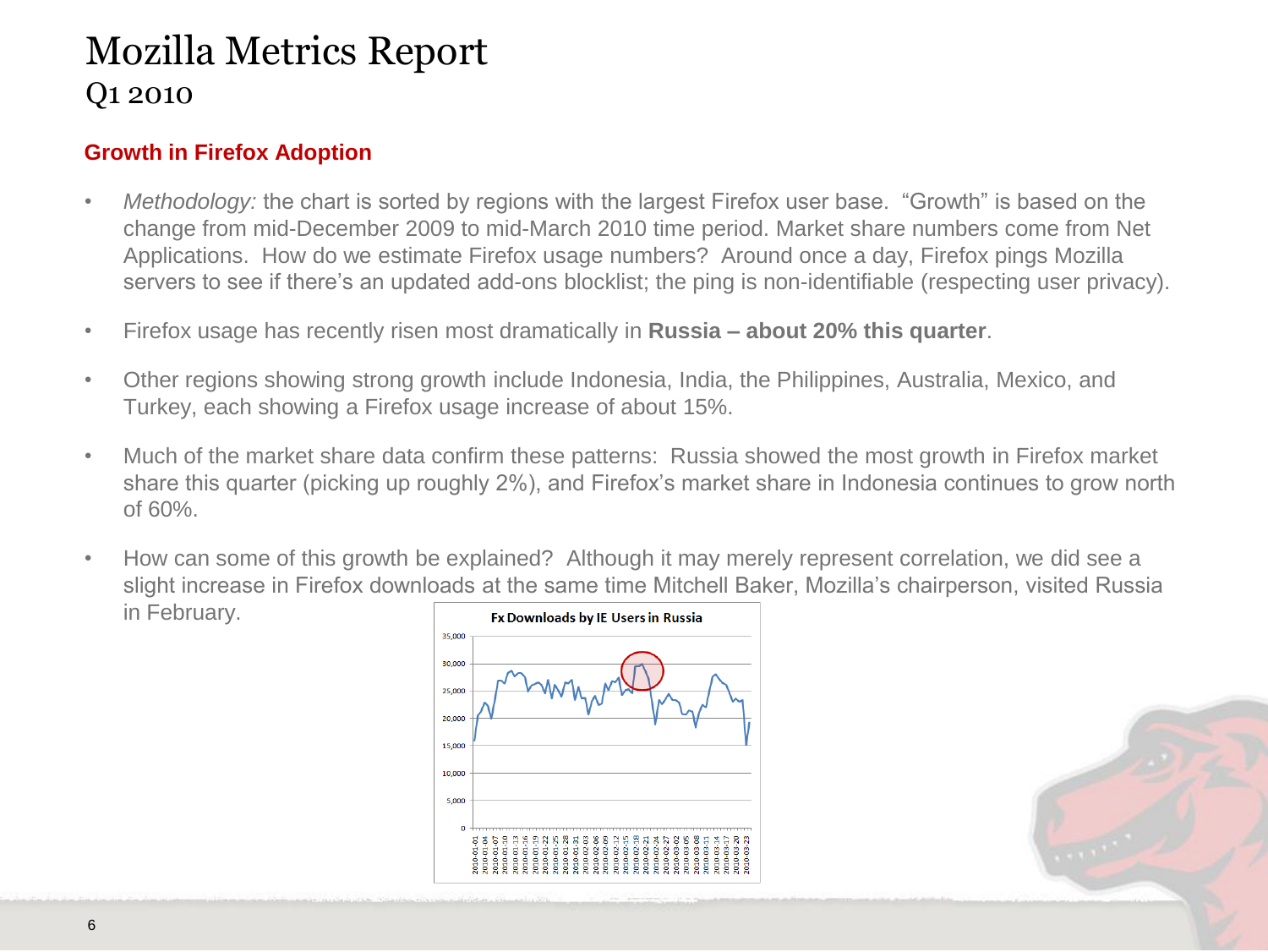### **Where in the U.S. do people get the earliest start on their work day?**

- *Methodology:* we looked at the distribution of daily Firefox "update" pings from users. We took a week's worth of data and broke it down by hour and by state. We then compared the distribution of pings, i.e., do some states see a relatively higher proportion of people launching Firefox during the 7am hour vs. the 10am hour?
- People in **New York** appear to be least likely to start up their browser during the 6am, 7am, and 8am hours, and below we compare **California** to see if there are any East Coast vs. West Coast differences.



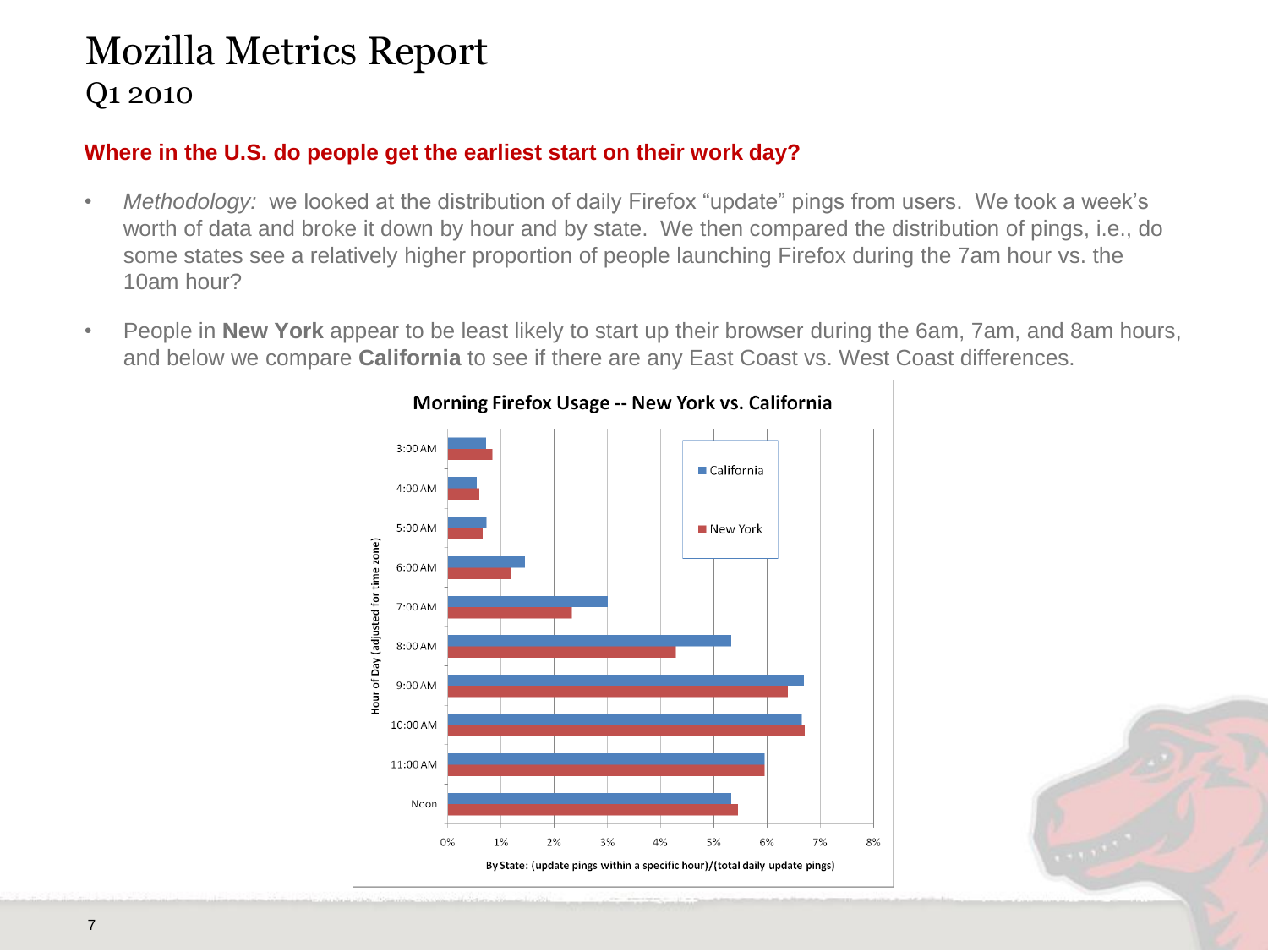## **Where in the U.S. do people get the earliest start on their work day?**

- On the opposite end of the spectrum from New York, people in **Hawaii** appear to be most likely to start using their browser during the 6am, 7am, and 8am hours (i.e., the blue bars exceed the red bars).
- Given this contrast, one might think that the difference can be explained by daylight hours and proximity to the equator. However, northern states such as **Wyoming (below) and Maine** also have a relatively high percentage of people using Firefox during early morning hours.

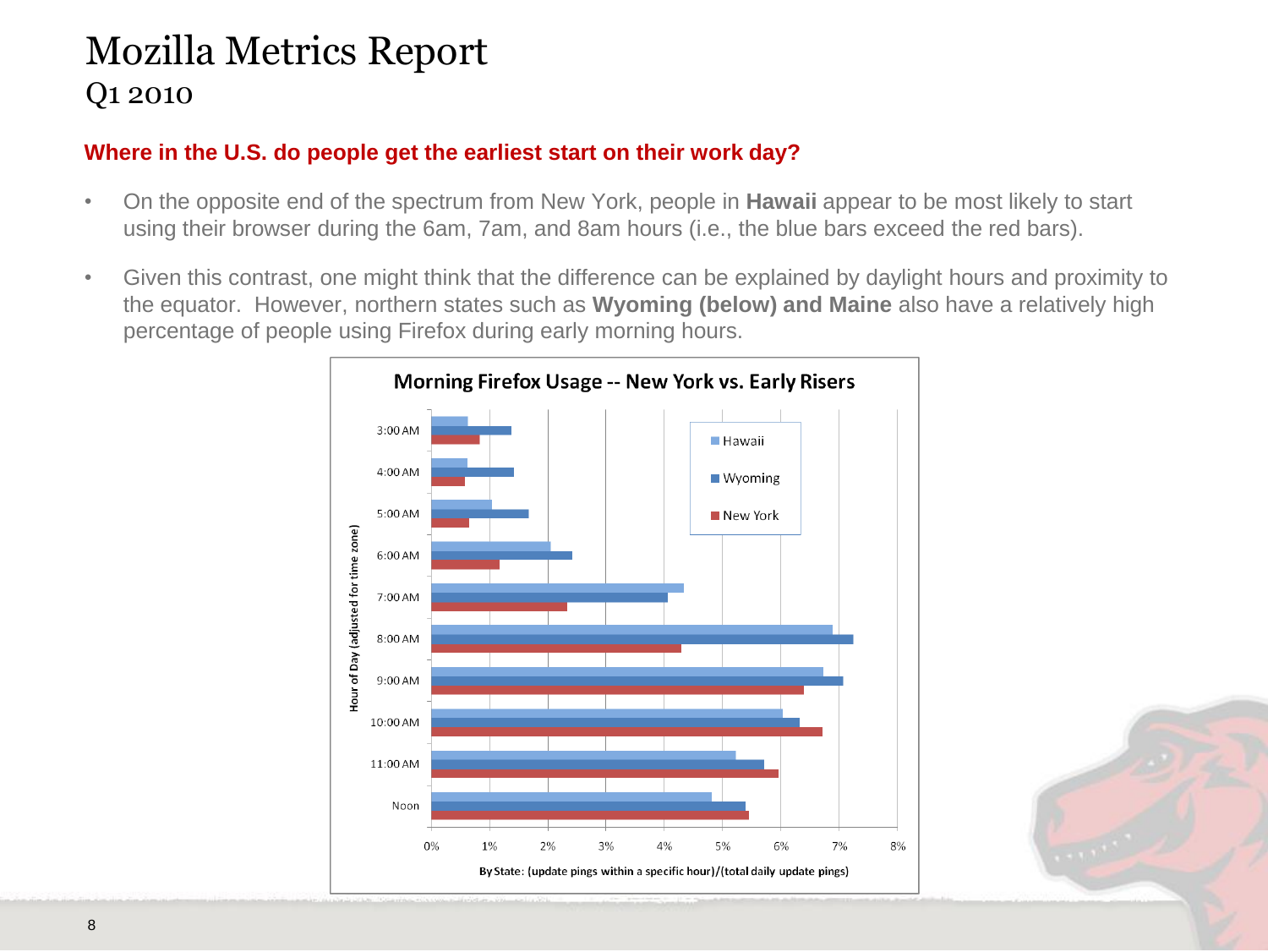#### Q1 2010 **Where in the world do people show the strongest propensity to personalize their browser?**

- We considered a couple factors: (1) the **adoption of Personas** (or themes) in Firefox 3.6 (below), and (2) the rate of **downloads of Firefox add-ons** (next page).
- *Methodology:* looking at usage of Firefox 3.6 in recent weeks, we calculated the percentage of users who also had a Persona selected for their browser. We then broke down this metric by region.

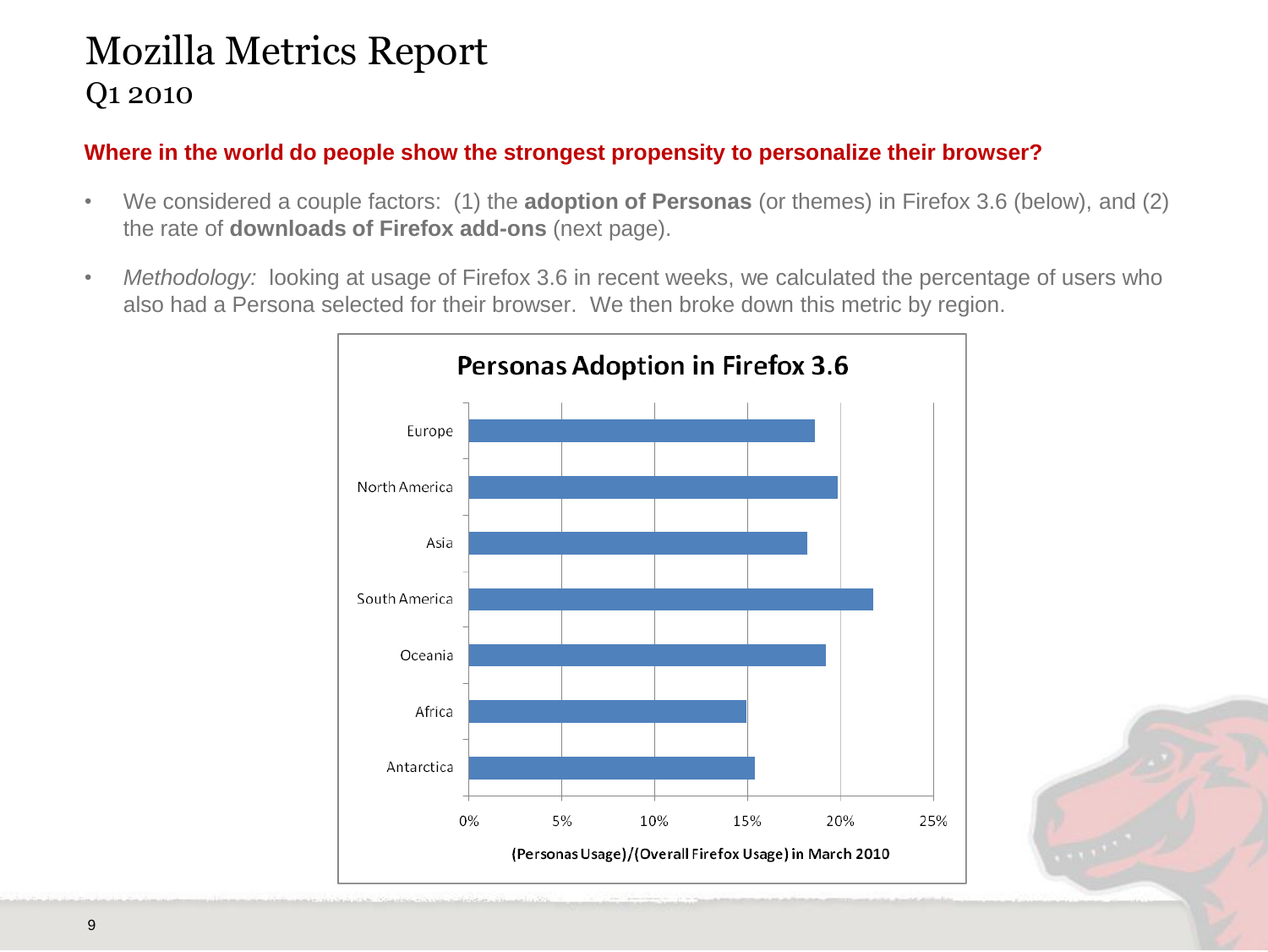#### Q1 2010 **Where in the world do people show the strongest propensity to personalize their browser?**

- *Methodology:* we took the total number of add-on downloads for each region (this quarter) and divided that number by the total number of "user days" for each region. A "user day" is a proxy for a person using Firefox on a given day (based on the daily "update ping" mentioned earlier).
- While people in South America really like Personas, people in Asia seem to be adopting add-ons more generally at a greater pace. **What about Antarctica?** It is a small sample size… however, we have seen 538 add-on downloads since January by people in Antarctica (vs. a total continent population of ~1,000)!



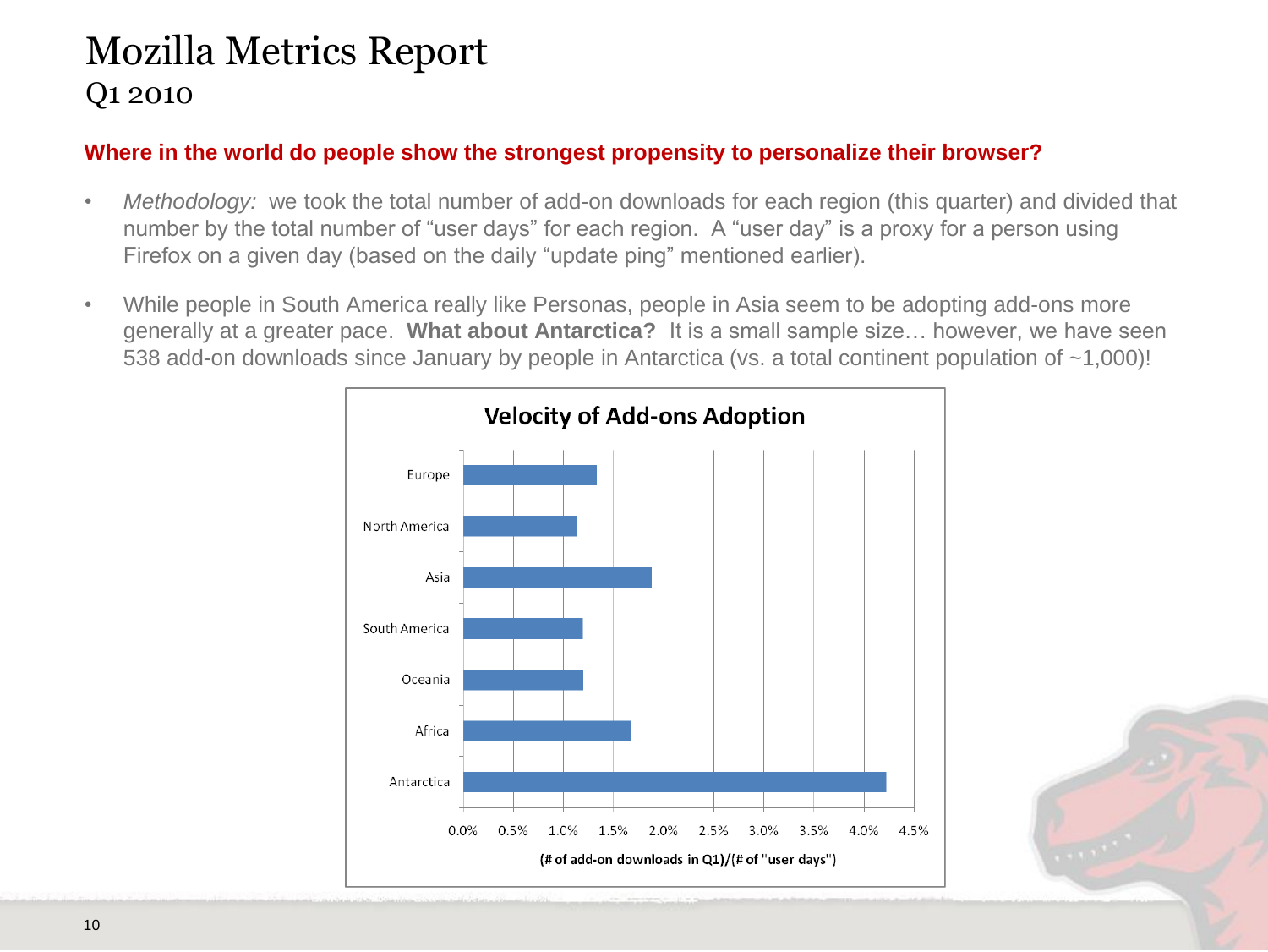#### **How do people interact with tabs in a web browser?**

- *Methodology:* Test Pilot is a platform through which the Mozilla Labs team conducts experiments to see how people use and interact with Firefox. The studies include a cohort of roughly 10,000 people who have opted-in to participate. Additional information can be found at<testpilot.mozillalabs.com>.
- In one recent study, we found that the typical user has **between 2 and 3 tabs** open at any one time. And what was the maximum? **Over 600 tabs!**